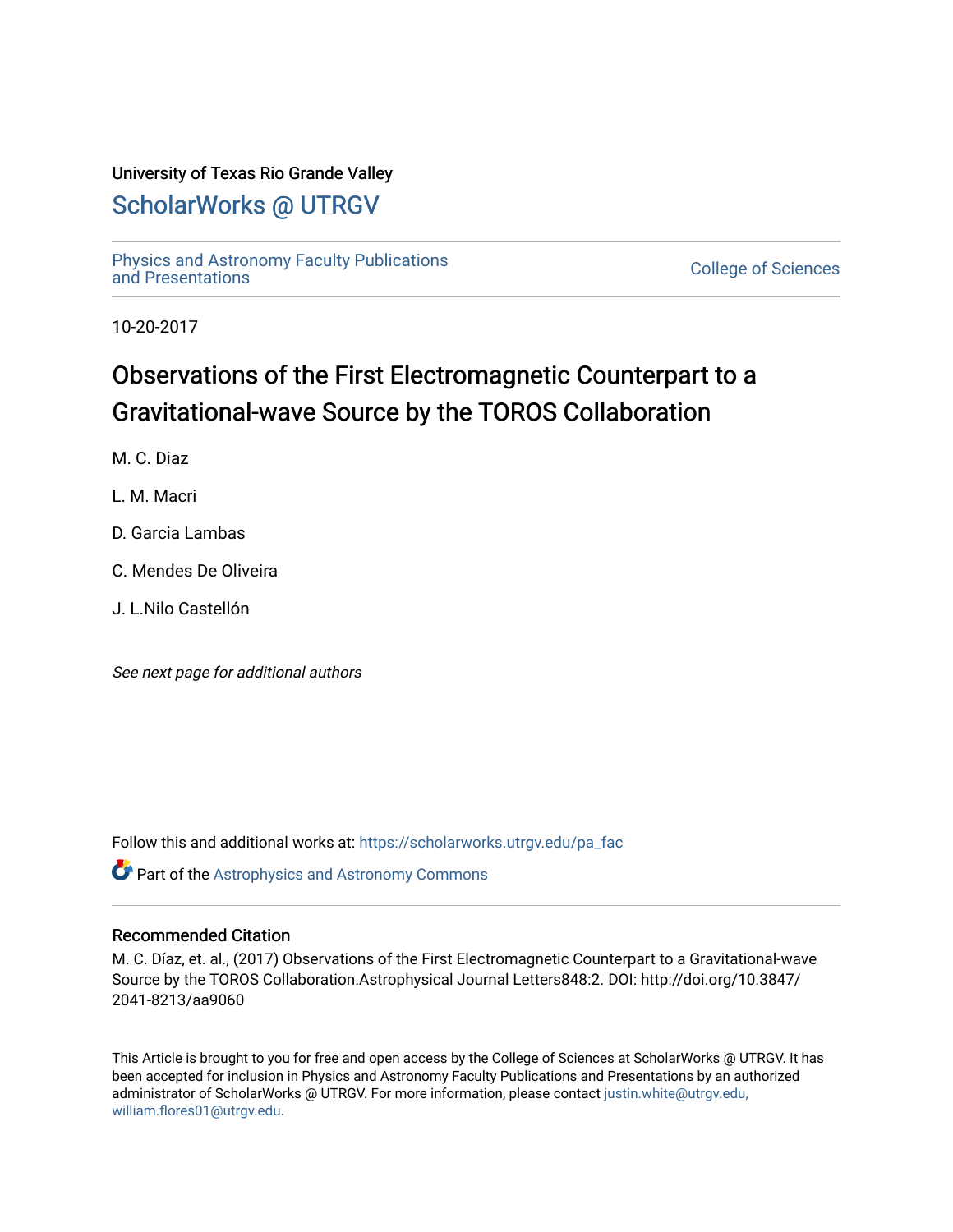### Authors

M. C. Diaz, L. M. Macri, D. Garcia Lambas, C. Mendes De Oliveira, J. L.Nilo Castellón, T. Ribeiro, B. Sanchez, W. Schoenell, L. R. Abramo, S. Akras, J. S. Alcaniz, Rodolfo Artola, M. Beroiz, S. Bonoli, J. Cabral, R. Camuccio, M. Castillo, V. Chavushyan, P. Coelho, C. Colazo, M. V. Costa-Duarte, H. Cuevas Larenas, D. L. Depoy, M. Domínguez Romero, D. Dultzin, D. Fernández, J. García, and C. Girardini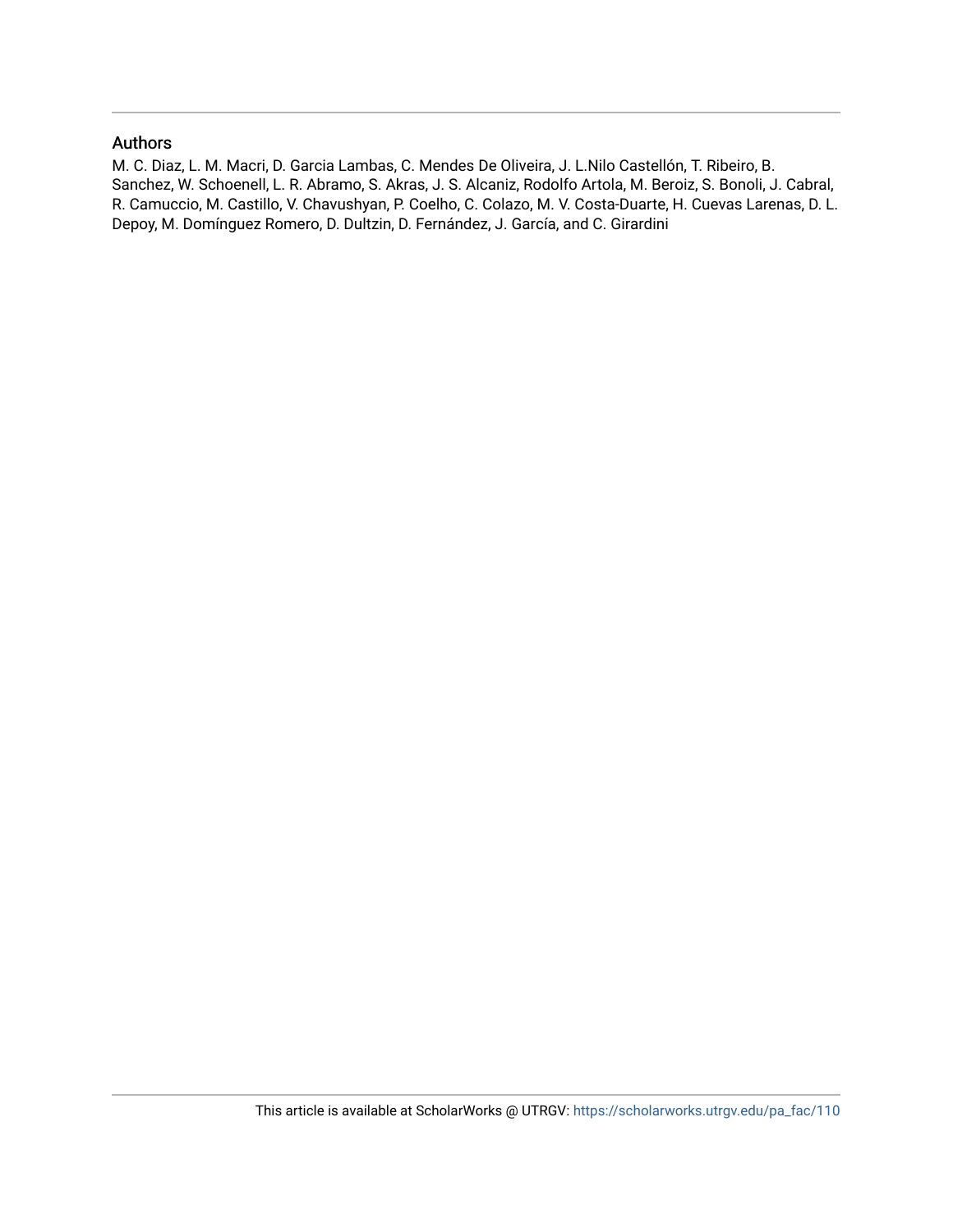

## Observations of the First Electromagnetic Counterpart to a Gravitational-wave Source by the TOROS Collaboration

M. C. Díaz<sup>[1](https://orcid.org/0000-0002-7555-8856)</sup> (D., L. M. Macri<sup>[2](https://orcid.org/0000-0002-1775-4859)</sup> (D., D. Garcia Lambas<sup>3</sup>, C. Mendes de Oliveira<sup>4</sup>, J. L. Nilo Castellón<sup>5,6</sup>, T. Ribeiro<sup>7</sup>, B. Sánchez<sup>3</sup>, W. Schoenell<sup>4,8</sup>, L. R. Abramo<sup>9</sup>, S. Akras<sup>10</sup>, J. S. Alcaniz<sup>10</sup>, R. Artola<sup>3</sup>, M. Beroiz<sup>1</sup>, S. Bonoli<sup>11</sup>, J. Cabral<sup>3</sup>, R. Camuccio<sup>1</sup>, M. Castillo<sup>1</sup>, V. Chavushyan<sup>1[2](https://orcid.org/0000-0002-2558)</sup><sup>®</sup>, P. Coelho<sup>4</sup>, C. Colazo<sup>3</sup>, M. V. Costa-Duarte<sup>4</sup>, H. Cuevas Larenas<sup>6</sup>, D. L. DePoy<sup>2</sup>, M. Domínguez Romero<sup>[3](https://orcid.org/0000-0001-5756-8842)</sup>, D. Dultzin<sup>13</sup> (D. D. Fernández<sup>14</sup>, J. García<sup>1</sup>, C. Girardini<sup>3</sup>, D. R. Gonçalves<sup>15</sup>, T. S. Gonçalves<sup>15</sup>, S. Gurovich<sup>3</sup>, Y. Jiménez-Teja<sup>10</sup>, A. Kanaan<sup>[8](https://orcid.org/0000-0001-5756-8842)</sup>, M. Lares<sup>3</sup>, R. Lopes de Oliveira<sup>7,16</sup>, O. López-Cruz<sup>1[2](https://orcid.org/0000-0003-0710-9474)</sup>., J. L. Marshall<sup>2</sup>., R. Melia<sup>3</sup>, A. Molino<sup>[4](https://orcid.org/0000-0001-9850-9419)</sup>, N. Padilla<sup>14</sup> (**D**, T. Peñuela<sup>1,17</sup>, V. M. Placco<sup>18,19</sup>, C. Quiñones<sup>[3](https://orcid.org/0000-0003-0276-9879)</sup> (**D**, A. Ramírez Rivera<sup>[6](https://orcid.org/0000-0002-1381-7437)</sup>, V. Renzi<sup>3</sup>, L. Riguccini<sup>15</sup>, E. Ríos-López<sup>[1](https://orcid.org/0000-0001-9850-9419)[2](https://orcid.org/0000-0002-4436-221X)</sup> (D)[,](https://orcid.org/0000-0002-4436-221X) H. Rodriguez<sup>3</sup>, L. Sampedro<sup>4</sup>, M. Schneiter<sup>3</sup>, L. Sodré<sup>4</sup>, M. Starck<sup>3</sup>, S. Torres-Flores<sup>6</sup>, M. Tornatore<sup>3</sup>, and A. Zadrożny<sup>1</sup> <sup>1</sup> Center for Gravitational Wave Astronomy and Department of Physics & Astronomy, University of Texas—Río Grande Valley, Brownsville, TX, USA<br><sup>2</sup> George P. and Cynthia W. Mitchell Institute for Fundamental Physics & Astr <sup>3</sup> IATE-OAC, Universidad Nacional de Córdoba-CONICET, Córdoba, Argentina<br>
<sup>4</sup> Instituto de Astronomia, Geofísica e Ciências Atmosféricas da U. de São Paulo, São Paulo, SP, Brazil<br>
<sup>5</sup> Instituto de Insterigación Multidisc <sup>19</sup> Joint Institute for Nuclear Astrophysics—Center for the Evolution of the Elements, USA

Received 2017 September 29; revised 2017 October 1; accepted 2017 October 1; published 2017 October 16

#### Abstract

We present the results of prompt optical follow-up of the electromagnetic counterpart of the gravitational-wave event GW170817 by the Transient Optical Robotic Observatory of the South Collaboration. We detected highly significant dimming in the light curves of the counterpart ( $\Delta g = 0.17 \pm 0.03$  mag,  $\Delta r = 0.14 \pm 0.02$  mag,  $\Delta i = 0.10 \pm 0.03$  mag) over the course of only 80 minutes of observations obtained ∼35 hr after the trigger with the T80-South telescope. A second epoch of observations, obtained ∼59 hr after the event with the EABA 1.5 m telescope, confirms the fast fading nature of the transient. The observed colors of the counterpart suggest that this event was a "blue kilonova" relatively free of lanthanides.

Key words: gamma-ray burst: individual (170817A) – stars: neutron

Supporting material: machine-readable table

#### 1. Introduction

The network of advanced ground-based gravitational-wave (GW) interferometers constituted by the Advanced Laser Interferometer Gravitational-wave Observatory (LIGO; LIGO Scientific Collaboration [2015,](#page-6-0) hereafter, "[LSC](#page-6-0)") started its second observational campaign (O2) on 2016 November 30. On 2017 August 1, Advanced Virgo (Acernese et al. [2015](#page-6-0)) began its first observational campaign, initiating the first concurrent monitoring of the sky by a network of three GW interferometers. $2<sup>2</sup>$ 

The first detection of a binary black hole (BBH) merger by Advanced LIGO opened the era of GW astronomy (GW150914; Abbott et al. [2016a](#page-6-0)). Three similar events have been detected since then, two by Advanced LIGO and the most recent one by

Advanced LIGO/Virgo (GW151226, GW170104, and GW170814; Abbott et al. [2016b](#page-6-0), [2017a,](#page-6-0) [2017b](#page-6-0)). For many years, particularly since the discovery of the binary pulsar PSR B1913+16 by Hulse & Taylor  $(1975)$  $(1975)$  $(1975)$  and the evidence for energy loss in this system as expected from GW emission (Taylor & Weisberg [1982](#page-6-0)), binary neutron star (BNS) mergers were anticipated to be one of the main sources found by advanced GW detectors. Hence, it was surprising that the first four GW detections were BBHs.

The [LSC](#page-6-0) and the Virgo Collaboration (VC) issued on 2013 June 6 a worldwide call to participate in electromagnetic (EM) and multi-messenger observations of GW events recorded by their detectors, using a wide range of telescopes and instruments of "mainstream astronomy."<sup>21</sup> The Transient Optical Robotic Observatory of the South Collaboration

 $\frac{20}{20}$  This concurrent campaign ended on 2017 August 25, http://[www.ligo.org](http://www.ligo.org/news/index.php#O2end)/news/index.php#O2end.

<sup>21</sup> http://www.ligo.org/scientists/[GWEMalerts.php](http://www.ligo.org/scientists/GWEMalerts.php)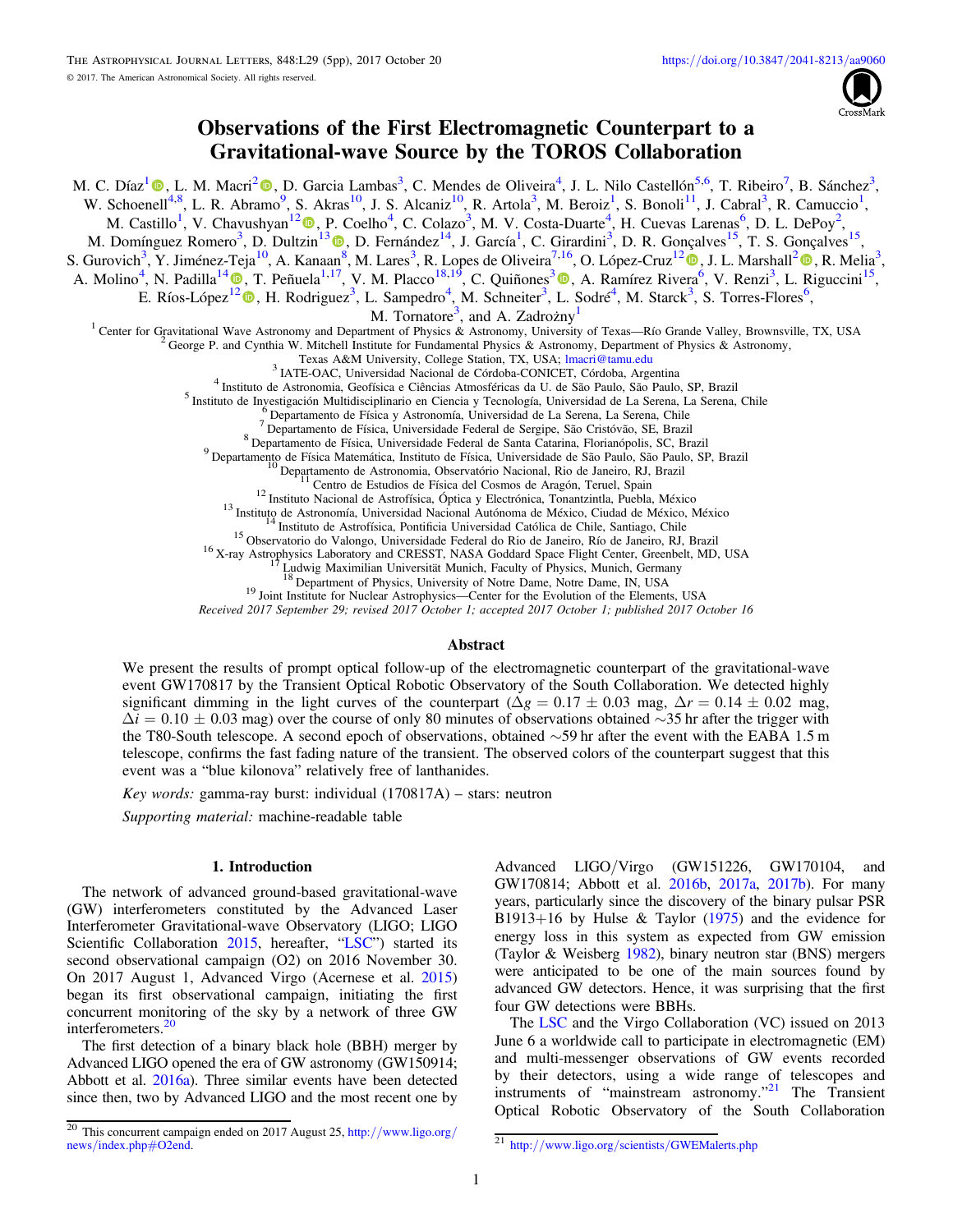<span id="page-3-0"></span>(TOROS; Díaz et al. [2014](#page-6-0); Benacquista et al. [2014](#page-6-0)) was organized in 2013 to participate in these observations. While seeking to deploy a wide-field optical telescope on Cordón Macón in north-west Argentina (Renzi et al. [2009;](#page-6-0) Tremblin et al. [2012](#page-6-0)), the collaboration has been utilizing other resources for follow-up activities. Our activities during LIGO's first observational campaign (O1) have been reported by Colazo et al. ([2015](#page-6-0)) and Díaz et al. ([2016](#page-6-0)).

On 2017 August 17 12:41:04 UTC (BJD 2457983.02857), a BNS merger candidate was identified in data from the LIGO Hanford (H1) detector (LIGO/Virgo G298048, LIGO Scientific Collaboration & Virgo Collaboration [2017a,](#page-6-0) [2017b](#page-6-0)). The Gamma-ray Burst Monitor (GBM) on board Fermi (Bissaldi et al. [2009](#page-6-0)) detected an event ∼2 s after the GW trigger, which was given the designation GRB170817A (Connaughton et al. [2017](#page-6-0); Goldstein et al. [2017](#page-6-0); von Kienlin et al. [2017](#page-6-0)). The significance of the GW detection was initially estimated as an equivalent false-alarm rate of  $1$ -in- $10<sup>4</sup>$  years based on the H1 data alone. The effective distance was estimated as ∼58 Mpc, and the initial localization estimate, based only on H1 data, was quite broad. LIGO Scientific Collaboration & Virgo Collaboration ([2017b](#page-6-0)) reported that the GW event was also clearly visible in data from LIGO Livingston (L1), although there was a coincident noise artifact. Further analysis of GW data from all detectors (including Advanced Virgo) provided better estimates of the localization probability and of the luminosity distance,  $40 \pm 8$  Mpc (LIGO Scientific Collaboration & Virgo Collaboration [2017c,](#page-6-0) [2017d,](#page-6-0) [2017e](#page-6-0)).

At the time of the event, the horizon ranges (the maximum distance at which a BNS merger could be detected with  $S/N > 8$ ; Finn & Chernoff [1993](#page-6-0); Allen et al. [2012](#page-6-0); Chen et al. [2017](#page-6-0)) were 218, 107, and 58 Mpc for L1, H1, and Virgo, respectively (Abbott et al. [2017b](#page-6-0)). The GW trigger has subsequently been confirmed as a very high-confidence detection consistent with a BNS merger, and given the designation GW170817 (LIGO Scientific Collaboration & Virgo Collaboration [2017f](#page-6-0)).

About 11 hr after the GW trigger, several groups participating in the aforementioned GW/EM collaboration reported (Allam et al. [2017;](#page-6-0) Coulter et al. [2017;](#page-6-0) Yang et al. [2017](#page-6-0)) the detection of a putative EM counterpart (initially called SSS17a or DLT17ck, official IAU name AT2017gfo; hereafter, "the transient") located  $10''$  from the center of NGC 4993, an S0 galaxy at a distance of  $38 \pm 5$  Mpc (Kourkchi & Tully [2017](#page-6-0)). Its J2000 coordinates were reported as  $R.A. = 13^{h}09^{m}48.1$ , decl.  $= -23^{\circ}22^{\circ}53^{\circ}$  (Coulter et al. [2017,](#page-6-0) and D. A. Coulter et al. 2017, in preparation).

#### 2. Observations and Photometry

#### 2.1. Observations

The TOROS Collaboration participated in the search for the EM counterpart of GW170817 starting just a few hours after the trigger. On the nights of 2017 August 17 and 18, we surveyed 26 nearby galaxies contained in the initial localization region using two facilities: the T80-South telescope (described below) and a Meade LX200 16-inch telescope equipped with a SBIG STF 8300 camera, located in Tolar Grande, Argentina (Díaz et al. [2017a,](#page-6-0) [2017b](#page-6-0)). Once the candidate counterpart was identified near NGC 4993 (see the references above), we focused our efforts on that source.

On 2017 August 18 (∼35 hr after the GW trigger) we observed the transient using the T80-South $^{22}$  telescope (T80S; C. Mendes de Oliveira et al. 2017, in preparation) located at CTIO. This telescope has a primary mirror with a diameter of 0.83 m and a camera equipped with an E2V CCD290-99 detector, consisting of  $9216 \times 9232$  pixels with a plate scale of  $0.^{\prime\prime}$  55/ pix that yields a field of view (FoV) 1.4 on a side. We obtained 16, 15, and 15 one-minute exposures through SDSS  $g$ , r, and i filters, respectively, at airmass values from 1.35 to 1.97 over the course of 80 minutes. The typical seeing was  $\sim$ 1."8. The left panel of Figure [1](#page-4-0) shows a color composite of a small subsection  $(9.5 \text{ on a side})$  of the T80S field of view (FoV) centered on the transient.

On 2017 August 19 (∼59 hr after the GW trigger) we imaged the same source using the 1.54 m telescope located at the Estación Astrofísica de Bosque Alegre (EABA) and an Apogee ALTA F16 camera equipped with a KAF-16083 sensor, consisting of  $4096 \times 4096$  pixels with a plate scale of  $0\rlap.{''}24$  pix that yields a FoV of 17 $\prime$  on a side. We obtained 88 one-minute unfiltered exposures in  $2 \times 2$  binned mode to expedite readout and match the seeing  $(\sim 3\rlap{.}^{\prime\prime}5)$ .

#### 2.2. Photometry

Our photometry is based on the observations obtained with the T80S and the EABA 1.5 m telescopes. We used the  $IRAF<sup>23</sup>$ CCDPROC package to debias and flat-field the raw frames. We carried out time-series point-spread function (PSF) photometry using DAOPHOT/ALLSTAR (Stetson [1987](#page-6-0)), ALLFRAME (Stetson [1994](#page-6-0)), and related programs, kindly provided by P. Stetson. The steps we performed closely follow those outlined in Macri et al. ([2006,](#page-6-0) [2015](#page-6-0)). We modeled the PSFs by fitting a Moffat function with  $\beta = 2.5$  to 25–50 bright and isolated stars in each image. The fitting radii were 4 and 6 pix, and the PSFs were defined out to 8 and 10 pix for T80S and EABA, respectively. The local background level for each star was determined using annuli from 8–10 and 10–15 pix for T80S and EABA, respectively.

We first used DAOPHOT to detect sources in each image with a significance of  $4\sigma$  or greater, identify bright isolated stars, and determine the PSFs. We then used ALLSTAR to obtain preliminary PSF photometry for all of the sources. Next, we used DAOMATCH and DAOMASTER to derive robust geometric transformations between all of the images obtained with a given telescope and filter. We generated four "master frames" (one for each telescope and filter) by median-combining a subset of images with low background values and good seeing.

Given the close proximity of the transient to its host galaxy, we used the IMFIT package (Erwin [2015](#page-6-0)) to model and subtract its light distribution from each image. We first determined the best-fit parameters on the master frames, masking all of the stars within  $30''$  of the galaxy center as well as its innermost  $5<sup>n</sup>$  and fitting the intervening region using Sérsic profiles. Once the best-fit parameters (ellipticity, position angle, Sérsic index, effective radius) for a given band were determined from the master image, they were held fixed in the fitting process for each individual frame. We only allowed the intensity scaling to remain a free parameter, since the location

 $\frac{22 \text{ http://www.splus.iag.usp.br/t80s-telescope}}{23 \text{ IRAF}}$  $\frac{22 \text{ http://www.splus.iag.usp.br/t80s-telescope}}{23 \text{ IRAF}}$  $\frac{22 \text{ http://www.splus.iag.usp.br/t80s-telescope}}{23 \text{ IRAF}}$  is distributed by the National Optical Astronomy Observatory, which is operated by the Association of Universities for Research in Astronomy (AURA) under cooperative agreement with the National Science Foundation.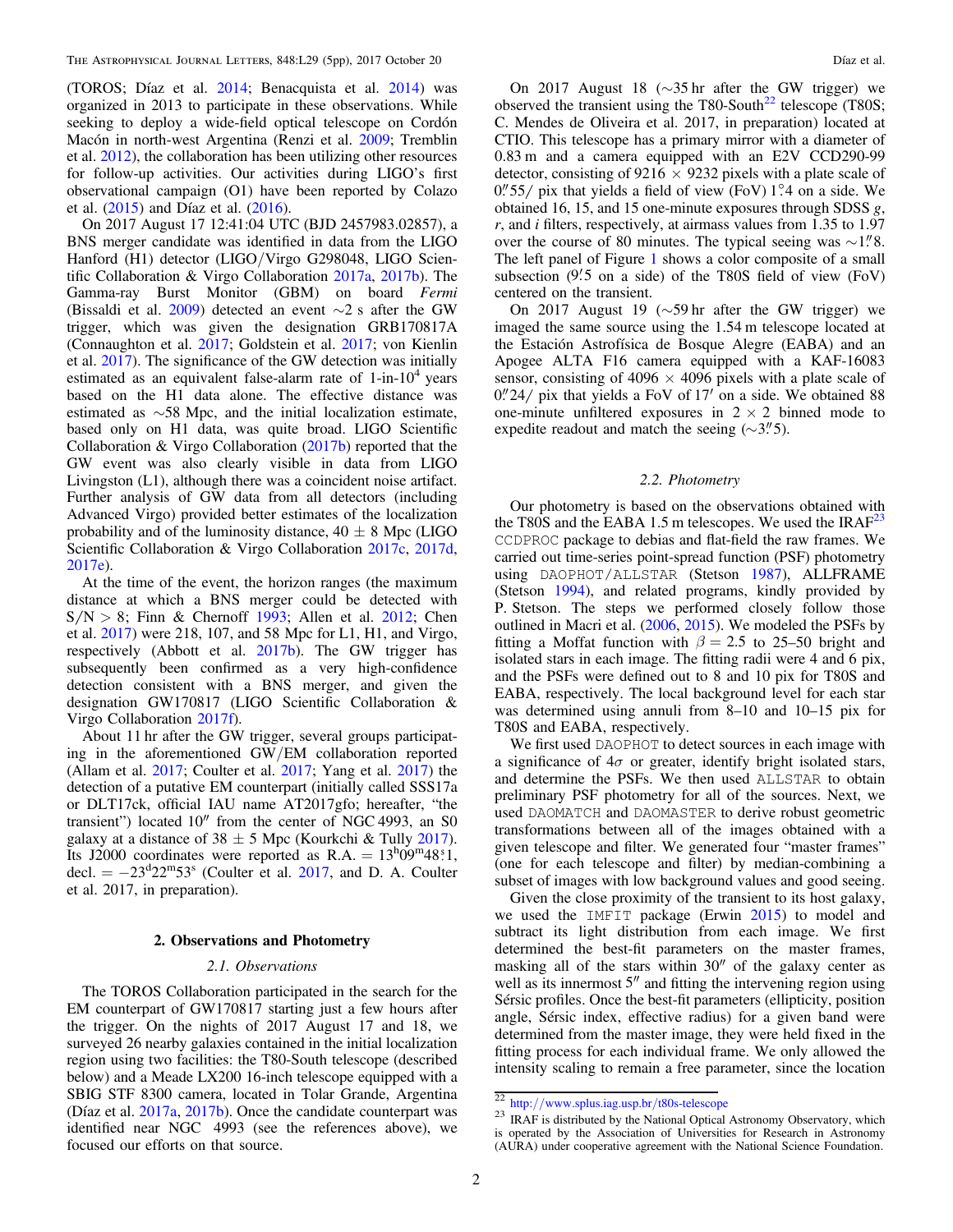<span id="page-4-0"></span>

Figure 1. Left: pseudo-color image of a small subsection (9.5 on a side) of the FoV of T80S, centered on the transient. Intensity scaling is logarithmic in order to better display the light distribution of the host galaxy. Right:  $3 \times$  zoom into the residual image after host galaxy subtraction and core masking (hatched circle; see Section [2.2](#page-3-0) for details).

of the galaxy center was already well constrained by the initial PSF photometry. The right panel of Figure 1 shows the outcome of this procedure. Removing the host galaxy improved the determination of the local sky value and therefore reduced the uncertainty in the PSF magnitudes of stars in its vicinity by factors of  $\sim$ 1.5, 2.2 and 2.0 in gri, respectively.

We performed the aforementioned procedures with DAOPHOT and ALLSTAR on the galaxy-subtracted master frames and generated "master star lists" for further analysis. The master star lists were used as input for ALLFRAME to perform simultaneous PSF photometry on all of the host galaxy-subtracted images obtained with T80S in a given filter (due to the very low signalto-noise ratio of the individual EABA images, we only obtained a single measurement for this data set using its master frame and did not perform time-series photometry). We identified 100 bright and isolated stars in each filter within the T80S FoV and used them to solve for frame-to-frame zeropoint offsets, in order to correct for differential extinction and any other variations. We achieved a photometric precision in our T80S time-series photometry of 0.01 mag or better for objects with  $g < 16$ ,  $r < 15$ ,  $i < 14$  mag.

We transformed the T80S measurements into the Pan-STARRS1 photometric system (Tonry et al. [2012](#page-6-0)) and simultaneously corrected for atmospheric extinction using 4600–5400 objects in common between our star lists and the PS1 catalog available at the Mikulski Archive for Space Telescopes (MAST).<sup>24</sup> We used the PS1 PSF magnitudes for the transformations. The selected stars spanned  $-0.6 < g - i < 3.2$ , enabling us to solve for a quadratic transformation in each band as a function of that color. We found small but statistically significant color terms for all of the transformations, with residual dispersions of 0.03 mag.

The calibrated light curves are plotted in Figure [2](#page-5-0) and the time-series photometry is presented in Table [1.](#page-5-0)<sup>25</sup> The tabulated uncertainties were calculated by ALLFRAME and related programs based on the PSF fitting results and the frameto-frame zeropoint corrections. We present the analysis of the light curves in Section 3.

We calibrated the EABA 1.5 m observations in a similar manner. Due to the significantly smaller FoV and worse image quality, we were limited to 200 stars in common. Since these images were obtained without a filter, we solved for a linear transformation with respect to  $r$ , which exhibited a very large *r* - *i* color term  $(-0.54 \pm 0.03)$ .

#### 3. Analysis

The T80S light curve of the transient exhibits a very significant decline across all bands during the ∼80 minutes of observations. A weighted linear fit to the data yields  $\Delta g = 0.17 \pm 0.03$  mag,  $\Delta r = 0.14 \pm 0.02$  mag,  $\Delta i = 0.10 \pm 0.03$  mag over that time period. The mean magnitudes at the mid-point of our observations (1.467 days after the GW trigger) and their time derivatives (expressed in magnitudes per day) are as follows:

|                        | $g = 18.60 \pm 0.02$ mag, $dg/dt = 3.0 \pm 0.6$ mag/day |
|------------------------|---------------------------------------------------------|
| $r = 17.99 \pm 0.02$ , | $dr/dt = 2.5 \pm 0.4$                                   |
| $i = 17.80 \pm 0.02$ , | $di/dt = 1.9 \pm 0.5$ .                                 |

We ruled out systematic effects as the reason for the fast decline by examining the light curves of all 885 objects in the

<sup>&</sup>lt;sup>24</sup> MAST is part of STScI, operated by AURA, Inc., under NASA contract NAS5-26555. Support for MAST for non-HST data is provided by the NASA Office of Space Science via grant NNX09AF08G and by other grants and contracts.

 $\frac{25}{25}$  Only a portion of the Table is shown here for guidance and context. The full version is available online.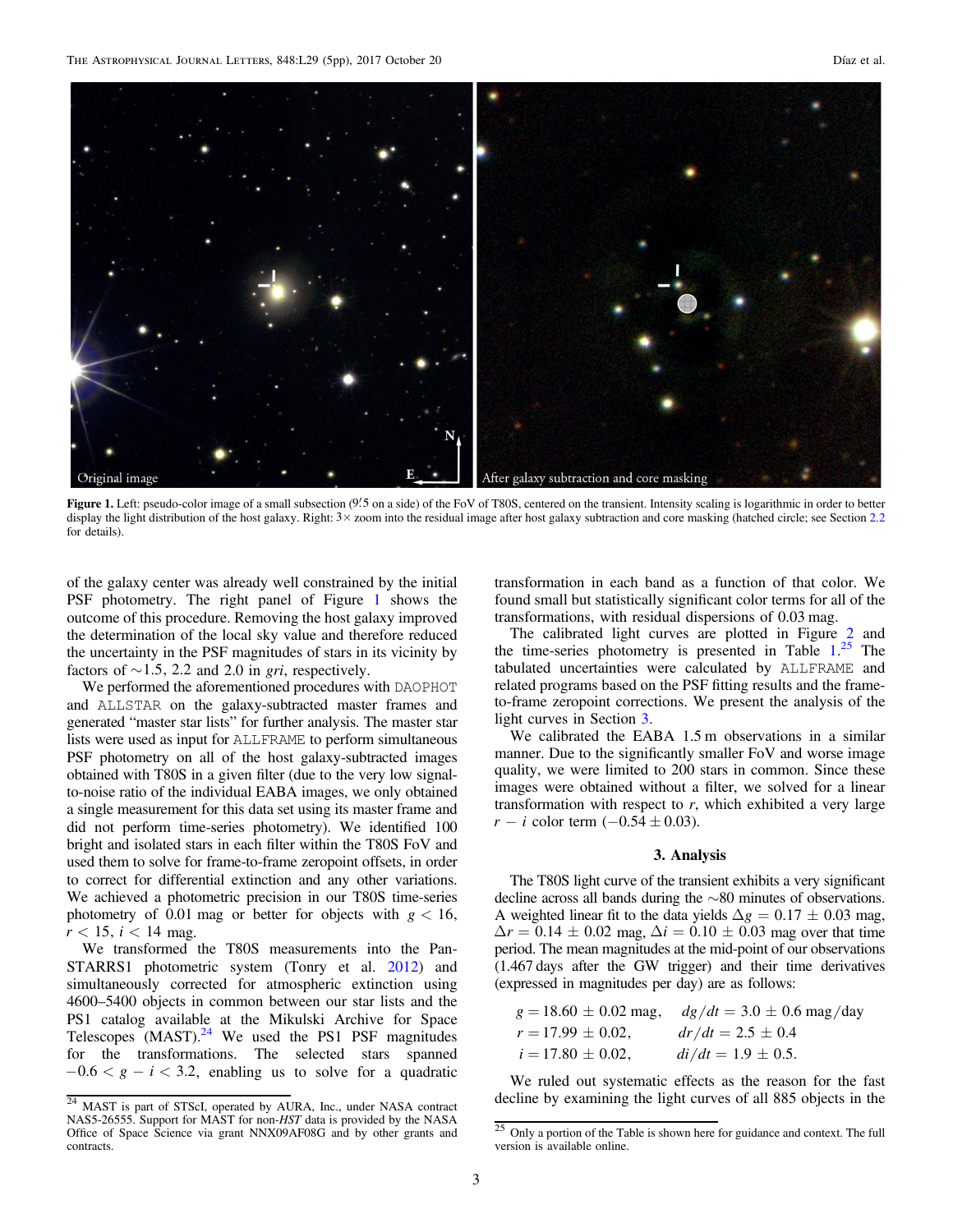<span id="page-5-0"></span>

Figure 2. gri light curves of the EM counterpart to GW170817, obtained with T80S on 2017 August 18. The g points have been offset by −0.4 mag for clarity.

Table 1 Time-series Photometry

| Time <sup>a</sup> | Band | Mag   | $\sigma$ (mag) |
|-------------------|------|-------|----------------|
| 1.4390            | g    | 18.43 | 0.06           |
| 1.4447            | g    | 18.51 | 0.04           |
| 1.4458            | g    | 18.48 | 0.04           |
| 1.4469            | g    | 18.62 | 0.04           |
| 1.4481            | r    | 17.93 | 0.02           |
| 1.4492            | r    | 17.97 | 0.02           |
| 1.4502            | r    | 17.94 | 0.02           |
| 1.4514            | ĺ    | 17.74 | 0.03           |

Note.

<sup>a</sup> Days since GW trigger.

(This table is available in its entirety in machine-readable form.)

T80S FoV with similar colors to the transient (within 0.1 mag in both  $g - r$  and  $r - i$ ). We performed weighted linear fits as a function of time on the light curves of all of the selected objects in each band, and estimated the statistical significance of the first-order coefficient (hereafter, "slope"). The results are shown as histograms in the top half of Figure 3. It can be seen that the distributions are approximately centered on zero and that the transient exhibits some of the fastest recorded decline rates in all bands. The bottom panels of Figure 3 show that most of the light curve slopes for the objects in the comparison sample are not statistically significant, while the decline rates for the transient are among the most highly statistically significant.

As we do not have a measurement of the  $r - i$  color of the transient during the EABA observations, we present two possible values for the calibrated magnitude of the object at that time (2.456 days after the trigger):  $r = 18.78 \pm 0.03$  mag if its color did not evolve relative to the previous night  $(r - i = 0.19 \pm 0.03 \text{ mag})$ , or  $r = 19.15 \pm 0.06 \text{ mag}$  if its color evolved as extrapolated from the T80S light curve to  $r - i \sim 0.84 \pm 0.08$  mag. Despite the limited information obtained from EABA, these observations confirm a fast decline in luminosity of  $\Delta r \sim 0.8$ –1.2 mag over 24 hr.

Figure 4 compares our photometry (adjusted to  $D = 38$  Mpc) with the *gri* light curves predicted by three kilonova models (see Figure 8 of Tanaka et al. [2017](#page-6-0), hereafter [T17](#page-6-0)), which build upon



Figure 3. Top: comparison of the light curve slopes (magnitudes per day) of the transient (arrows) in gri (left, center, and right panels, respectively) relative to 885 objects in the T80S FoV with similar colors  $(|g - r|, |r - i| < 0.1)$ . The horizontal error bars indicate the  $1\sigma$  uncertainty in the values for the transient. Bottom: statistical significance of the values for the transient in gri (left, center, and right panels, respectively) relative to the comparison sample.



Figure 4. Comparison of our photometry (g: blue triangle; r: black hexagons; i: red square) adjusted to  $D = 38$  Mpc with models from Tanaka et al. ([2017](#page-6-0)) plotted using the same color scheme. The dotted lines represent a "red kilonova" model with dynamical ejecta rich in lanthanides. The dashed and solid lines represent "blue kilonova" wind models with decreasing amounts of lanthanides. The measurement uncertainties are smaller than the size of the symbols. The two possible *r*-values at 2.456 days are discussed in Section [3.](#page-4-0)

the work of Tanaka & Hotokezaka  $(2013)$  $(2013)$  $(2013)$ . We refer interested readers to those publications for details of the parameters used in each model.

Our absolute magnitudes and colors are inconsistent with the predictions of a "red kilonova" model containing dynamical ejecta (0.01 $M_{\odot}$ ,  $v = 0.2c$ ) rich in lanthanides (dotted lines). Our r-band luminosity is in fairly good agreement with the prediction of a "blue kilonova" model with a "wind"  $(0.01M_{\odot},$  $v = 0.05c$ ) free of lanthanides ( $Y_e = 0.3$  variant in [T17,](#page-6-0) solid lines), but the predicted  $g - i$  color of this model at  $t = 1.5$ days does not match the observations. A similar "wind model"  $(0.01M_{\odot}, v = 0.05c)$ , in which the ejecta contain a small amount of lanthanides ( $Y_e = 0.25$  variant in [T17,](#page-6-0) dashed lines), matches the observed colors fairly well, but the predicted luminosities are somewhat lower than observed. Regardless, it